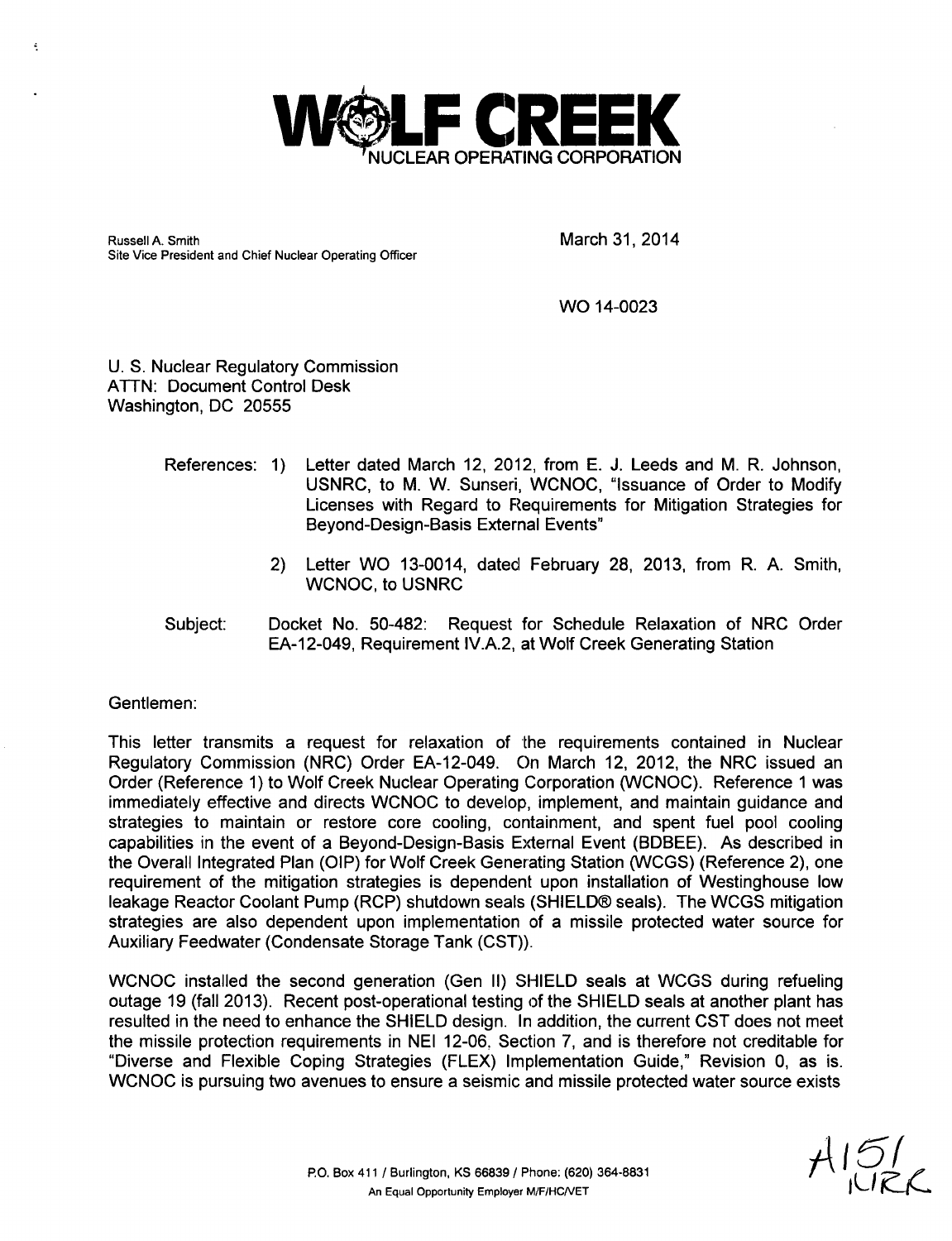WO 14-0023 Page 2 of 3

to meet Beyond Design Basis External Event requirements. The first is seismic qualification and missile protection of the existing Condensate Storage Tank (CST). The second is design and construction of an independent tank that meets the seismic and missile protection requirements of NEI 12-06. An extension of one additional refueling cycle to the completion of the fall 2016 refueling outage is therefore requested to install the next generation seal and modify the CST.

Section IV of NRC Order EA-12-049 (Reference 1) specifies that licensees proposing to deviate from requirements contained in NRC Order EA-12-049 may request that the Director, Office of Nuclear Reactor Regulation, relax those requirements. Therefore, in accordance with Section IV of NRC Order EA-12-049, WCNOC is requesting that the Director, Office of Nuclear Reactor Regulation, relax the requirement for completion of full implementation as prescribed in Section IV.A.2 of NRC Order EA-12-049 and as described in the attachment to this letter.

WCNOC considers that, upon approval by the NRC, the alternative full implementation dates regarding NRC Order EA-12-049 proposed in the attachment will constitute a condition of NRC Order EA-12-049 for WCGS. Therefore, there are no new regulatory commitments contained in this letter.

If you have any questions concerning this matter, please contact me at (620) 364-4156, or Mr. Michael J. Westman at (620) 364-4009.

Sincerely,

Russell **A.** Smith

RAS/rlt

**Attachment** 

cc: M. L. Dapas (NRC), w/a C. F. Lyon (NRC), w/a N. F. O'Keefe (NRC), w/a Senior Resident Inspector (NRC), w/a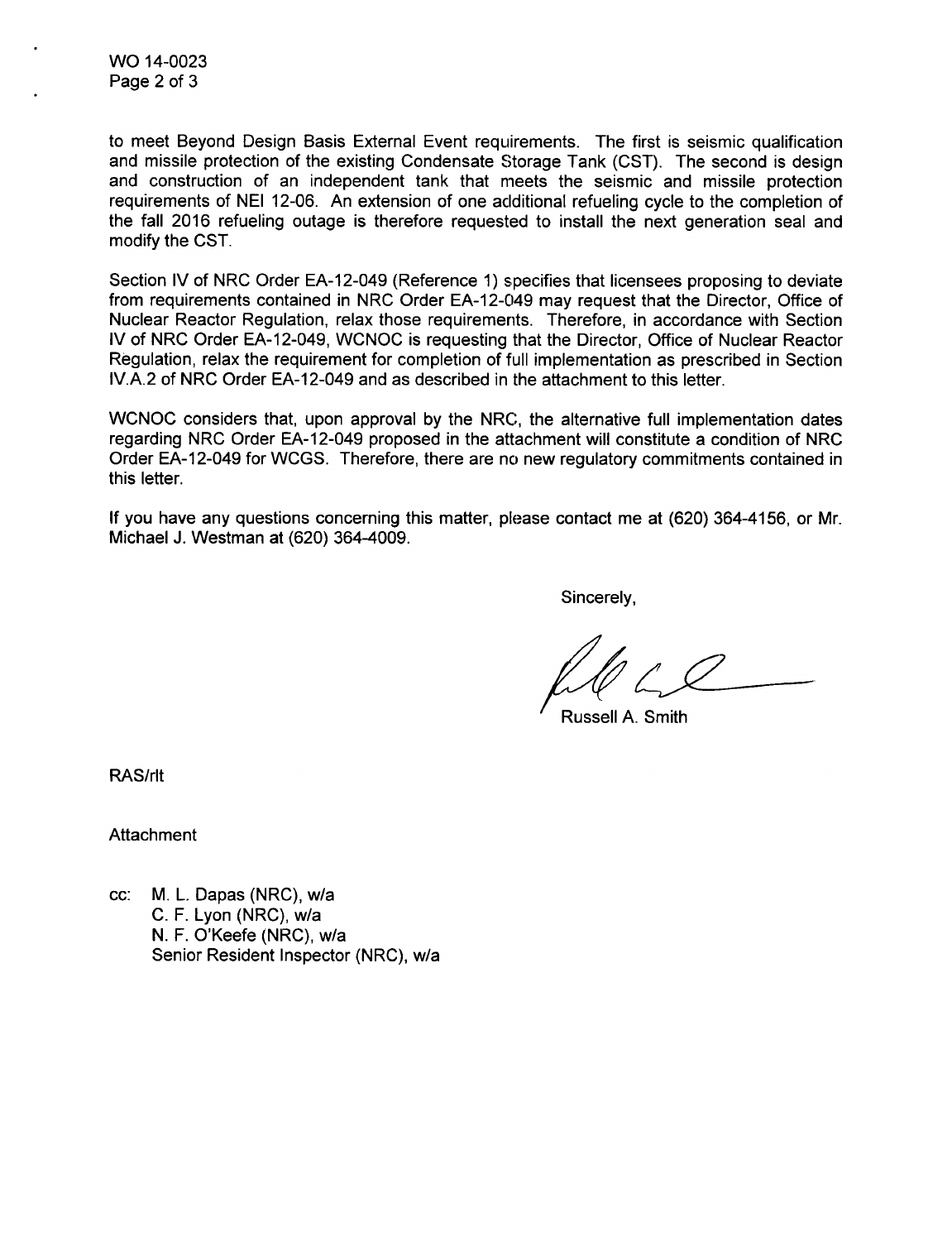**STATE** OF **KANSAS** ) SS ,<br>) **COUNTY** OF COFFEY

Russell A. Smith, of lawful age, being first duly sworn upon oath says that he is Site Vice President and Chief Nuclear Operating Officer of Wolf Creek Nuclear Operating Corporation; that he has read the foregoing document and knows the contents thereof; that he has executed the same for and on behalf of said Corporation with full power and authority to do so; and that the facts therein stated are true and correct to the best of his knowledge, information and belief.

By  $\mu$   $\mu$   $\mu$   $\mu$ 

Rus **el1 A.** Smith Site Vice President and Chief Nuclear Operating Officer

sUBSCRIBED and sworn to before me this  $31^{5}$ <sup>d</sup> day of  $~\gamma$ anch , 2014.



**ONDAL. TIEMEYER**<br>Appointment Expires<br>January 11, 2018<br>**January 11, 2018 Q4**

 $\epsilon$ xpiration Date  $\triangle$ *Q*  $\Omega$ *ill (a.l. 2018*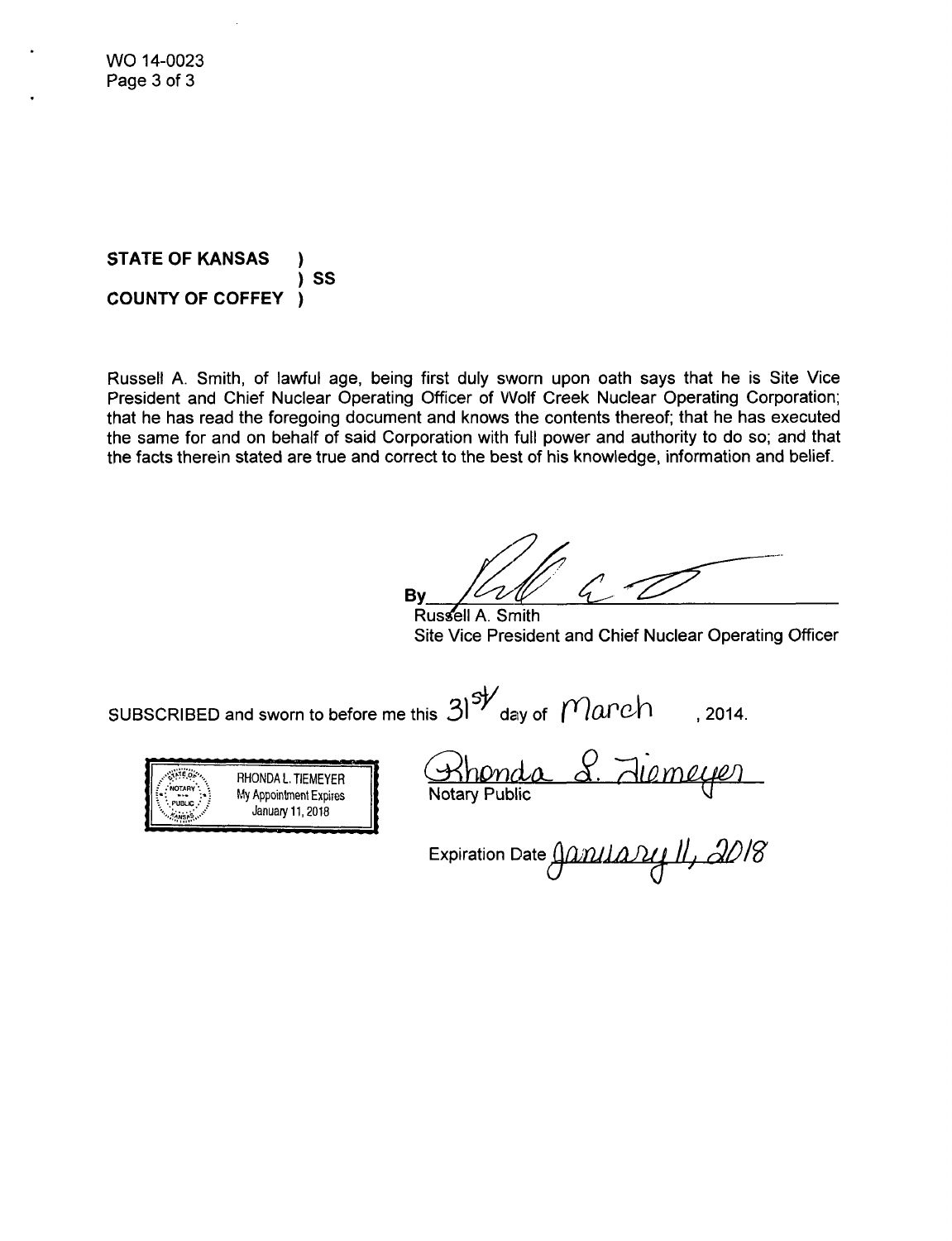# **REQUEST** FOR RELAXATION OF NRC ORDER EA-12-049 **REQUIREMENT** IV.A.2 FOR WOLF CREEK **GENERATING STATION**

### Relaxation Request

Pursuant to the procedure specified in Section IV of Nuclear Regulatory Commission (NRC) Order EA-12-049, "Order Modifying Licenses with Regard to Requirements for Mitigation Strategies for Beyond-Design-Basis External Events" (Reference 1), Wolf Creek Nuclear Operating Corporation (WCNOC) hereby submits a request for schedule relaxation from the Order requirements for completion of full implementation for Wolf Creek Generating Station (WCGS) either no later than two (2) refueling cycles after submittal of the Overall Integrated Plan (OIP), as required in Condition C.I.a of the Order, or December 31, 2016, whichever comes first.

#### Order Requirement from Which Relaxation is Requested

#### *SHIELD* Seals

NRC Order EA-12-049, Section IV.A.2 requires completion of full implementation of the Order requirements either no later than two (2) refueling cycles after submittal of the OIP, as required by Condition C.1.a, or December 31, 2016, whichever comes first. In accordance with the requirements of the Order, WCNOC submitted the OIP for WCGS (Reference 2) on February 28, 2013. The OIP milestone schedule identified the completion dates for full implementation of NRC Order EA-12-049 as completion of the spring 2015 refueling outage for WCGS.

NRC Order EA-12-049 requires the development, implementation, and maintenance of guidance and strategies to maintain or restore core cooling, containment, and spent fuel pool cooling capabilities in the event of a Beyond-Design-Basis External Events (BDBEE). As described in the OIP for WCGS, these mitigation strategies are dependent upon installation of Westinghouse low leakage Reactor Coolant Pump (RCP) shutdown seals (SHIELD® seals). WCNOC recently installed the second generation (Gen II) SHIELD seals at WCGS during refueling outage 19 (fall 2013). Recent post-operational testing of the SHIELD seals at another plant has resulted in the need to enhance the SHIELD design. The new seals will ensure the safety functions of containment integrity (during an extended loss of alternating current power or ELAP), and core cooling (RCS inventory and level) are maintained for BDBEEs.

#### *Condensate Storage Tank*

In addition to the SHIELD seals, the WCGS mitigation strategies are dependent upon a protected water source for Auxiliary Feedwater (Condensate Storage Tank (CST)). The current CST does not meet seismic requirements of Expedited Seismic Evaluation Process (ESEP) or the missile protection requirements in NEI 12-06 "Diverse and Flexible Coping Strategies (FLEX) Implementation Guide," Revision 0, Section 7 and therefore is not creditable for FLEX as is. WCNOC is pursuing two avenues to ensure a seismic and missile protected water source exists to meet Beyond Design Basis External Event requirements. The first is seismic qualification and missile protection of the existing Condensate Storage Tank (CST). The second is design and construction of an independent tank that meets the seismic and missile protection requirements of NEI 12-06.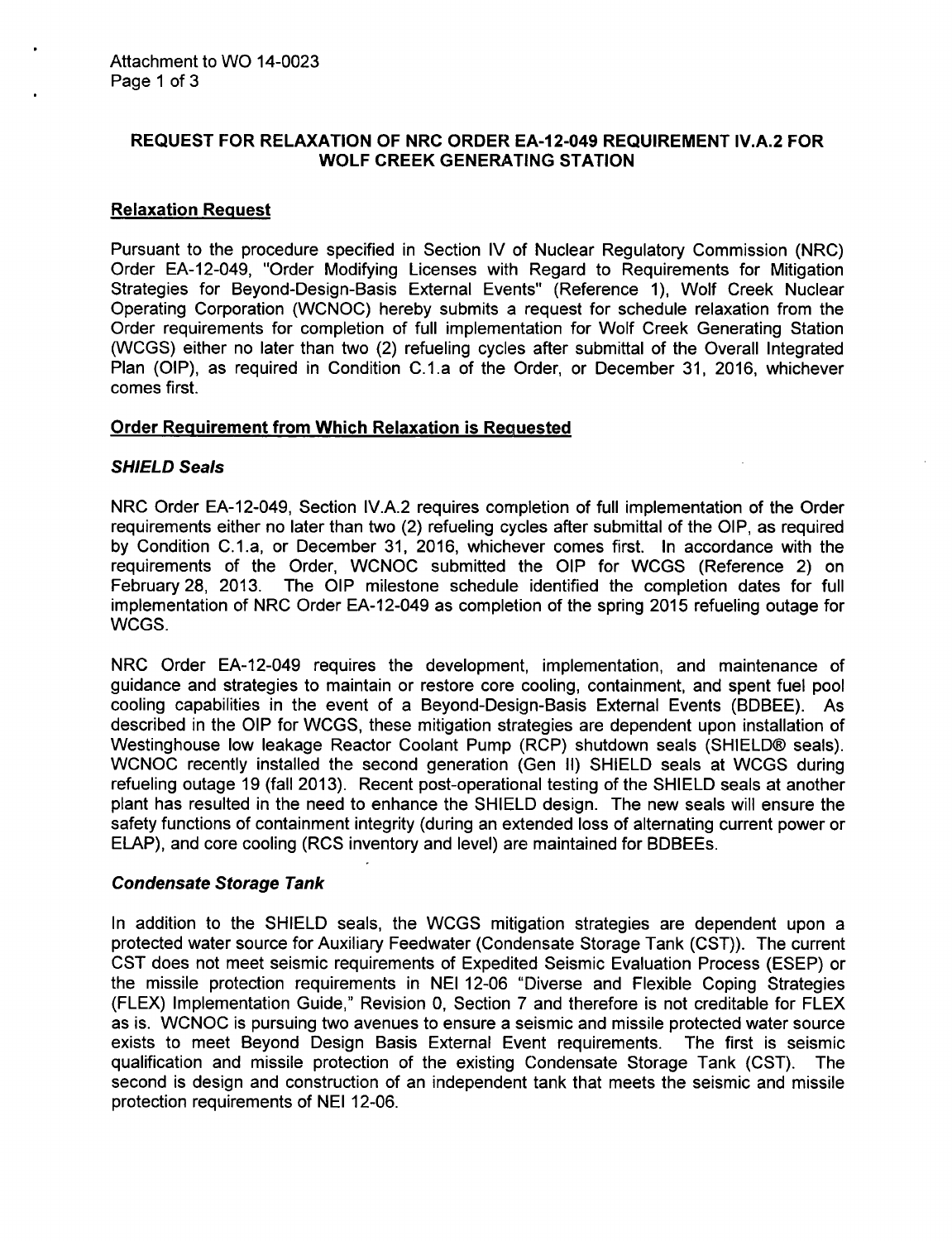## Justification for Relaxation Request

#### *SHIELD Seals*

The SHIELD seals provide additional safety margin during a BDBEE by serving as a passive means of protecting the reactor. The seals reduce the risk to the plant (Core Damage Frequency) by limiting the loss of reactor coolant system (RCS) water inventory during the event.

The implications of the failure of Westinghouse SHIELD shutdown seals for RCPs are currently being assessed. Resolution of issues will require additional analytical work, and a FLEX white paper and Topical Report are being developed by Westinghouse to provide the NRC with appropriate data to have higher confidence in the next generation SHIELD design. The FLEX white paper is expected to be submitted to the NRC in March 2014. The Topical Report is expected to be issued to the NRC in March 2014. Upon receipt of these documents, NRC review and acceptance of the next generation seals would be required.

Based on this timeline, full implementation of the mitigation strategies in accordance with NRC Order EA-12-049 would not be completed by the Order requirement date, since NRC acceptance of the Topical Report is essential to the full implementation of mitigation strategies required by the Order. The current required implementation date is completion of the spring 2015 refueling outage. An extension of one additional refueling cycle is requested, which would move the implementation date to completion of the fall 2016 refueling outage, which is still within the maximum allowed timeframe of December 2016. The extension would provide additional time for Westinghouse to fully design, test, qualify, and obtain NRC acceptance on the new generation seals, and for WCNOC to safely plan, schedule, and install the next generation SHIELD seals at the WCGS.

Compliance with the Order requirement date (of spring 2015 refueling outage) would require WCNOC to revise the WCGS strategies for core cooling (RCS inventory control) from 10 gpm to 40 gpm of boration/makeup. This would require additional analytical work and has a high potential for changing modifications that are currently planned for refueling outage 20 (spring 2015). Relaxation provides additional time to resolve industry issues and fully design and safely implement the next generation SHIELD seals. Additionally, the new seals will provide added safety margin during a BDBEE.

# *Condensate Storage Tank*

Based on the complex analysis, design, lead time for materials and construction time for the modification to meet seismic requirements of ESEP and missile protection of NEI 12-06 full implementation of the mitigation strategies in accordance with NRC Order EA-12-049 would not be completed by the Order requirement date. The current required implementation date is completion of the spring 2015 refueling outage. An extension of one additional refueling cycle is requested which would move the implementation date to completion of the fall 2016 refueling outage, which is still within the maximum allowed timeframe of December 2016.